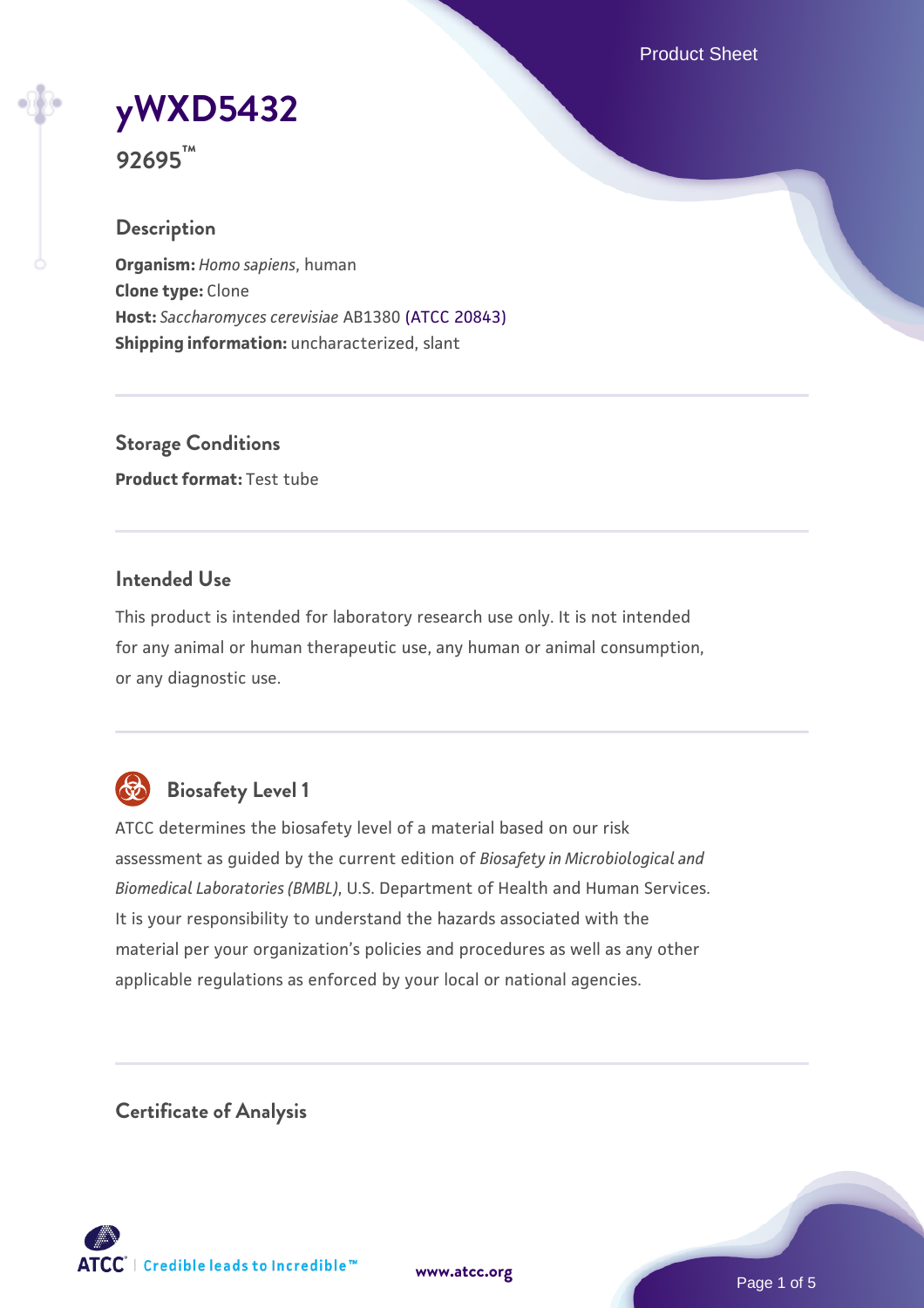#### **[yWXD5432](https://www.atcc.org/products/92695)** Product Sheet **92695**

For batch-specific test results, refer to the applicable certificate of analysis that can be found at www.atcc.org.

### **Insert Information**

**Type of DNA:** genomic **Genome:** Homo sapiens **Chromosome:** X X pter-q27.3 **Gene name:** DNA Segment, single copy **Gene product:** DNA Segment, single copy [DXS4383] **Gene symbol:** DXS4383 **Contains complete coding sequence:** Unknown **Insert end:** EcoRI

#### **Vector Information**

**Construct size (kb):** 115.0 **Intact vector size:** 11.454 **Vector name:** pYAC4 **Type of vector:** YAC **Host range:** *Saccharomyces cerevisiae*; *Escherichia coli* **Vector information:** other: telomere, 3548-4235 other: telomere, 6012-6699 Cross references: DNA Seq. Acc.: U01086 **Cloning sites:** EcoRI **Markers:** SUP4; HIS3; ampR; URA3; TRP1 **Replicon:** pMB1, 7186-7186; ARS1, 9632-10376

# **Growth Conditions**

**Medium:** 



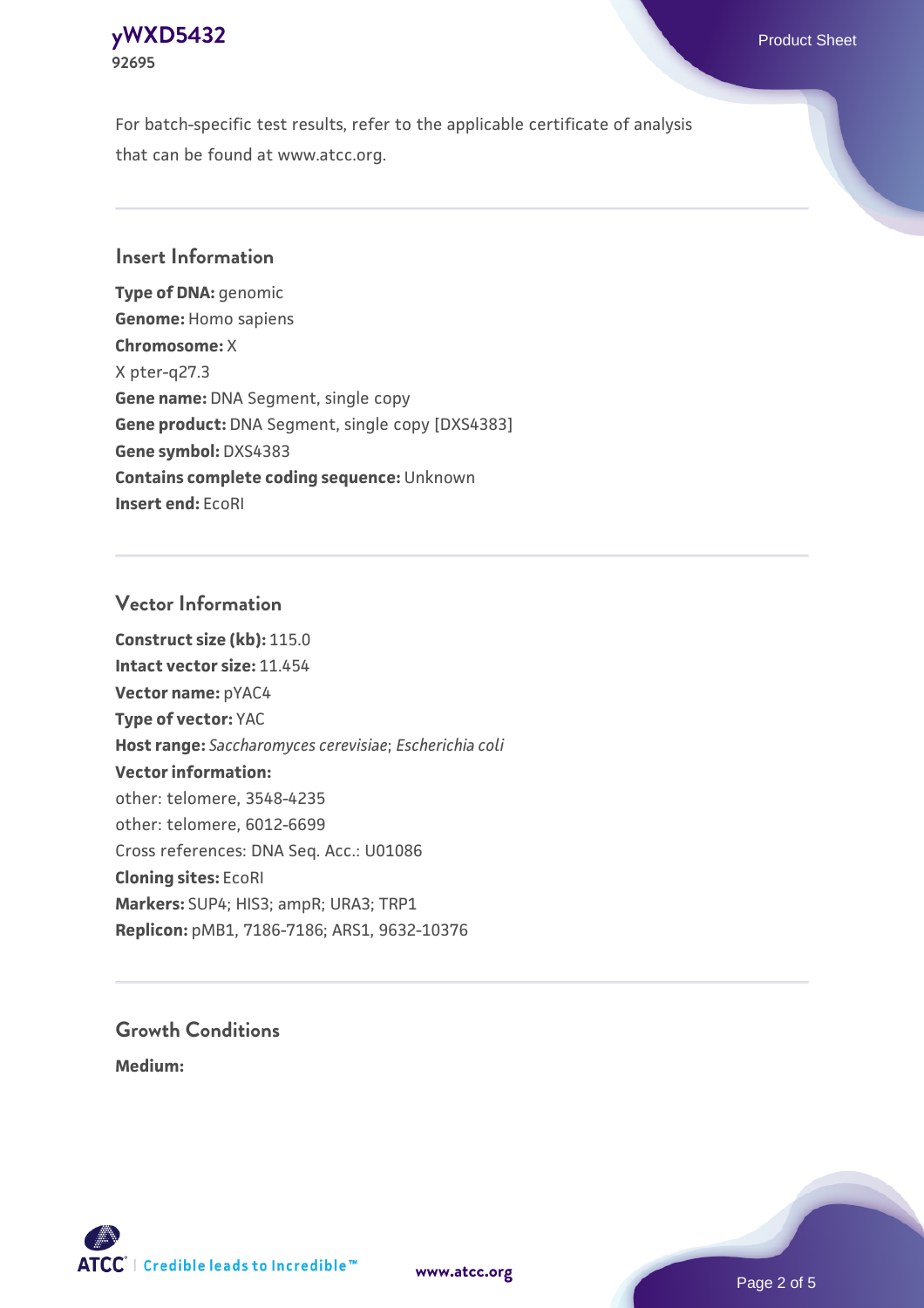#### **[yWXD5432](https://www.atcc.org/products/92695)** Product Sheet **92695**

[ATCC Medium 1245: YEPD](https://www.atcc.org/-/media/product-assets/documents/microbial-media-formulations/1/2/4/5/atcc-medium-1245.pdf?rev=705ca55d1b6f490a808a965d5c072196) **Temperature:** 30°C

#### **Notes**

More information may be available from ATCC (http://www.atcc.org or 703- 365-2620).

# **Material Citation**

If use of this material results in a scientific publication, please cite the material in the following manner: yWXD5432 (ATCC 92695)

# **References**

References and other information relating to this material are available at www.atcc.org.

# **Warranty**

The product is provided 'AS IS' and the viability of ATCC® products is warranted for 30 days from the date of shipment, provided that the customer has stored and handled the product according to the information included on the product information sheet, website, and Certificate of Analysis. For living cultures, ATCC lists the media formulation and reagents that have been found to be effective for the product. While other unspecified media and reagents may also produce satisfactory results, a change in the ATCC and/or depositor-recommended protocols may affect the recovery, growth, and/or function of the product. If an alternative medium formulation or reagent is used, the ATCC warranty for viability is no longer

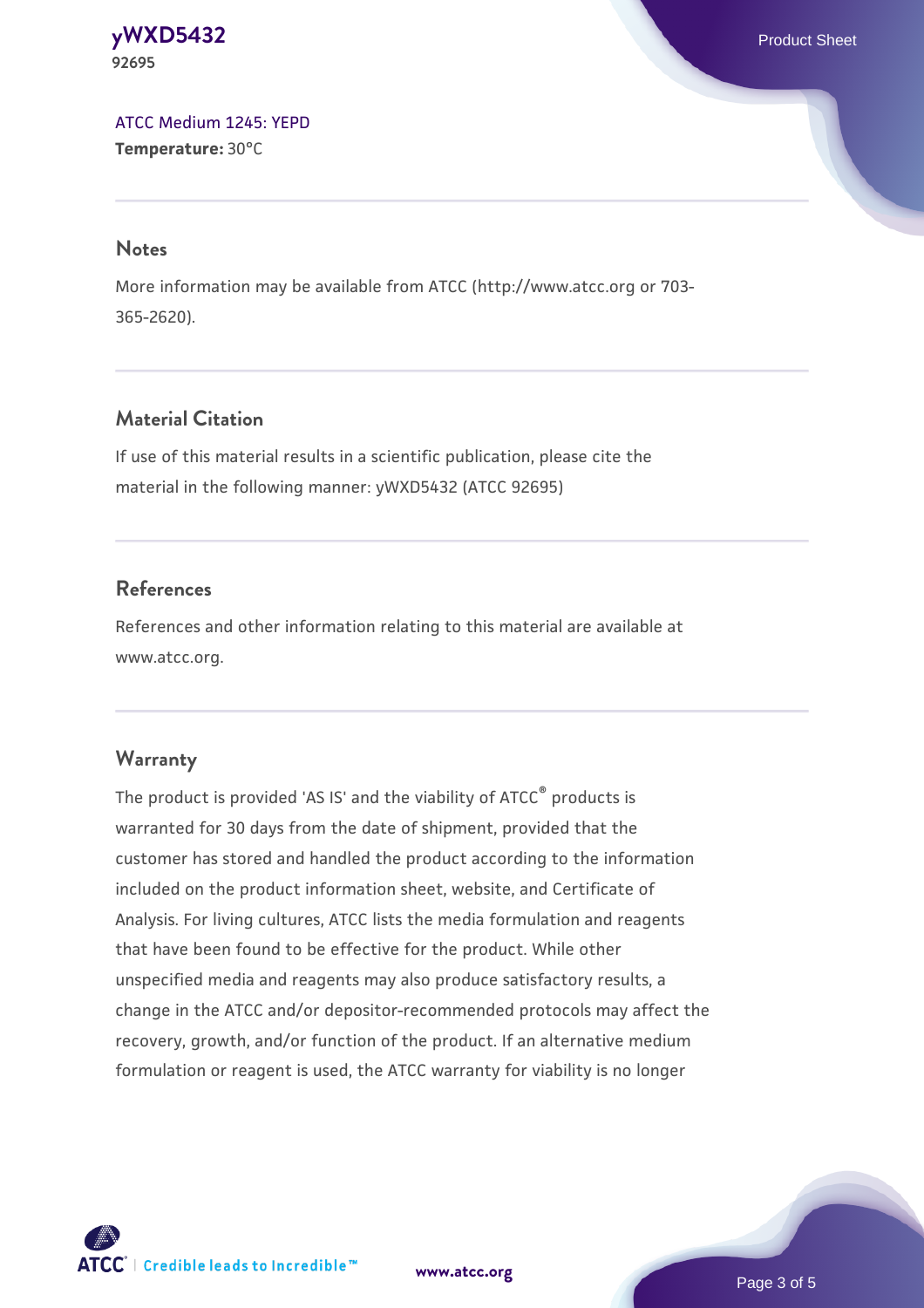**[yWXD5432](https://www.atcc.org/products/92695)** Product Sheet **92695**

valid. Except as expressly set forth herein, no other warranties of any kind are provided, express or implied, including, but not limited to, any implied warranties of merchantability, fitness for a particular purpose, manufacture according to cGMP standards, typicality, safety, accuracy, and/or noninfringement.

#### **Disclaimers**

This product is intended for laboratory research use only. It is not intended for any animal or human therapeutic use, any human or animal consumption, or any diagnostic use. Any proposed commercial use is prohibited without a license from ATCC.

While ATCC uses reasonable efforts to include accurate and up-to-date information on this product sheet, ATCC makes no warranties or representations as to its accuracy. Citations from scientific literature and patents are provided for informational purposes only. ATCC does not warrant that such information has been confirmed to be accurate or complete and the customer bears the sole responsibility of confirming the accuracy and completeness of any such information.

This product is sent on the condition that the customer is responsible for and assumes all risk and responsibility in connection with the receipt, handling, storage, disposal, and use of the ATCC product including without limitation taking all appropriate safety and handling precautions to minimize health or environmental risk. As a condition of receiving the material, the customer agrees that any activity undertaken with the ATCC product and any progeny or modifications will be conducted in compliance with all applicable laws, regulations, and guidelines. This product is provided 'AS IS' with no representations or warranties whatsoever except as expressly set forth herein and in no event shall ATCC, its parents, subsidiaries, directors, officers, agents, employees, assigns, successors, and affiliates be liable for indirect, special, incidental, or consequential damages of any kind in connection with or arising out of the customer's use of the product. While reasonable effort is made to ensure authenticity and reliability of materials on deposit, ATCC is not liable for damages arising from the misidentification or



**[www.atcc.org](http://www.atcc.org)**

Page 4 of 5